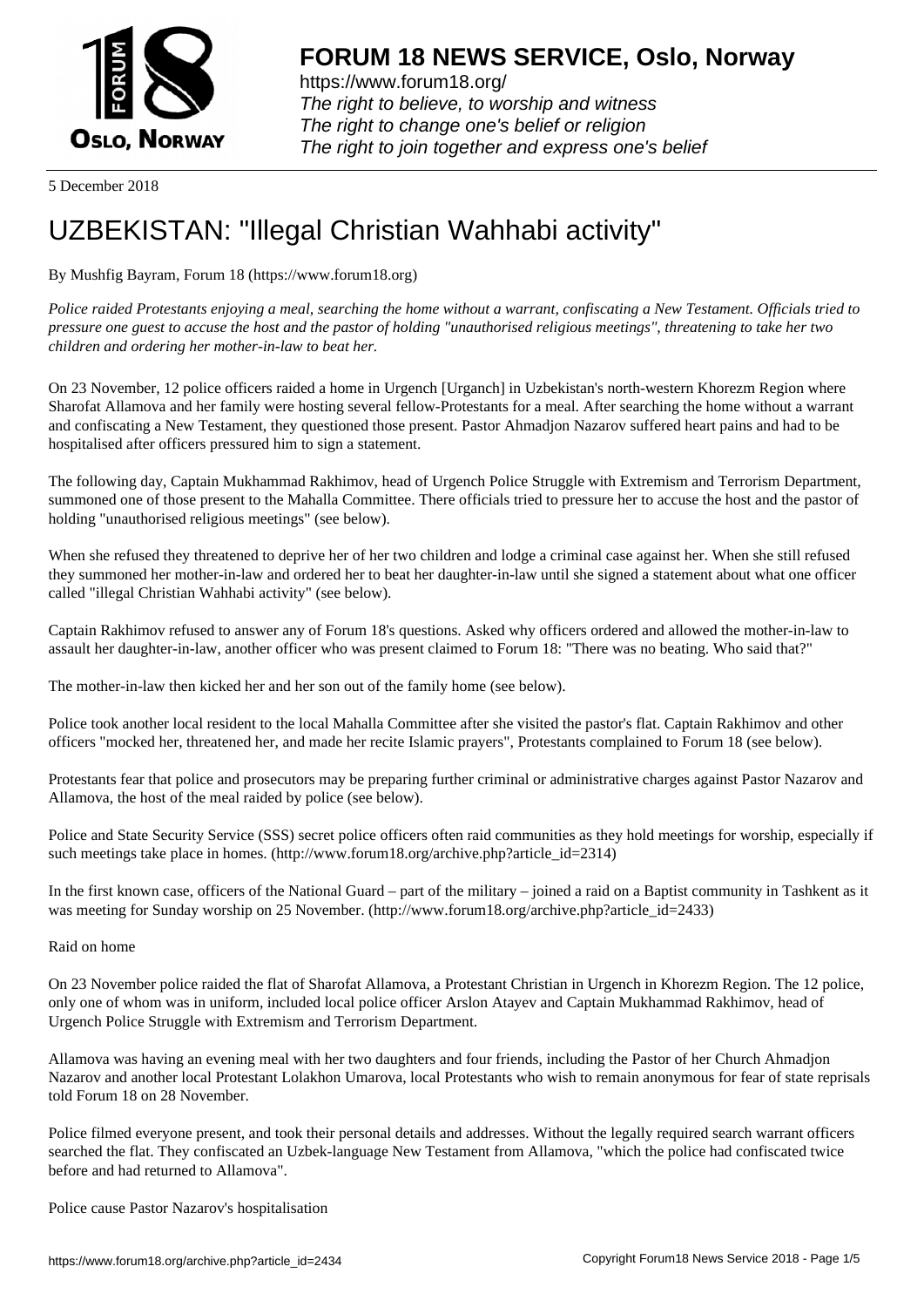Police tried to force Pastor Nazarov to sign a police statement about their actions, but he refused. As a result of the police pressure he began to experience heart pains. An ambulance had to be called, and the ambulance crew gave him injections to stabilise hypertension. On 28 November Pastor Nazarov was admitted to Urgench Hospital, where he remains under treatment.

Officials have repeatedly targeted Christians in Urgench exercising their freedom of religion and belief. For example, in August 2017 police followed Pastor Nazarov and others from Urgench to Kungrad [Qunghirot] in the neighbouring Karakalpakstan [Qoraqalpoghiston] Region. Police then raided a meeting, searched the house, and confiscated various electronic devices and Christian religious materials including a Bible. A friend of the host who also present during the police raid was tortured, and multiple unfair trials of those present and fines followed. (http://www.forum18.org/archive.php?article\_id=2383)

## Umarova threatened

On 24 November, the day after the raid, Captain Rakhimov ordered officials of Umarova's mahalla (residential area) committee to call her to the administration building at 3 pm, Protestants told Forum 18. When she arrived Captain Rakhimov had gathered Samobek Ibragimov, local Police Officer, Khakimjon (last name not given), the Chair of the Mahalla Committee, the local posbon and the local head of the state-controlled Women's Council.

Mahalla committees are key instruments in the regime's attempts to control all of society. Posbons are formally-appointed police informers whose role is to inform mahalla committees and police of any activity the state dislikes. (http://www.forum18.org/archive.php?article\_id=2314)

Captain Rakhimov demanded that Umarova write a statement accusing Pastor Nazarov and Allamova of "organising unauthorised religious meetings in the area and inviting people to these meetings". Umarova refused to do this.

Captain Rakhimov repeatedly refused between 30 November and 4 December to answer Forum 18's questions about his conduct, each time putting the phone down as soon as Forum 18 introduced itself. Local police officer Ibragimov also refused to tell Forum 18 on 4 December why police tried to pressure Umarova to write a statement against Pastor Nazarov.

Captain Rakhimov then in the meeting began threatening Umarova that the police will take away her parental rights over her children, and also open a criminal case against her. When Umarova still refused to write the statement, Captain Rakhimov summoned her mother-in-law Saodatkhon Mavaripova to the Mahalla Committee.

Women in particular exercising their freedom of religion and belief are often targeted by male officials, including with the use of sexual violence (http://www.forum18.org/archive.php?article id=2314). Male officials have particularly targeted women who attend Pastor Nazarov's Church. (http://www.forum18.org/archive.php?article\_id=2383)

#### Umarova's family threatened

Captain Rakhimov then threatened Mavaripova. He said that unless Umarova signs the statement about what he called "illegal Christian Wahhabi activity" and because she participates in these "illegal meetings", Mavaripova will: be jailed; her family will be attacked in local newspapers and on television; and Captain Rakhimov will organise a social boycott of Mavaripova and her family.

Mother-in-law ordered to physically assault Umarova

Mavaripova was then ordered to physically assault Umarova, which she did repeatedly and demanded that Umarova write the statement the police want.

Umarova then wrote a statement that a police officer, in this case Captain Rakhimov, should not provoke and encourage hooliganism. She added that it is his duty to stop physical violence committed against her, and that she would be making a formal complaint about Rakhimov's illegal actions.

Local police officer Ibragimov refused to tell Forum 18 why he did not stop Mavaripova from physically assaulting Umarova, claiming: "There was no beating. Who said that?" When Forum 18 again described the attack Ibragimov witnessed and did not stop, he replied: "Please talk to Captain Rakhimov."

#### "Hooliganism", Uzbekistan's obligations

"Hooliganism" is an offence under Administrative Code Article 183, which has a maximum penalty of 15 days' jail. However, the United Nations (UN) Convention against Torture and Other Cruel, Inhuman or Degrading Treatment or Punishment defines torture as "any act by which severe pain or suffering, whether physical or mental, is intentionally inflicted on a person for such purposes as obtaining from him or a third person information or a confession, punishing him for an act he or a third person has committed or is suspected of having committed, or intimidating or coercing him or a third person, or for any reason based on discrimination of any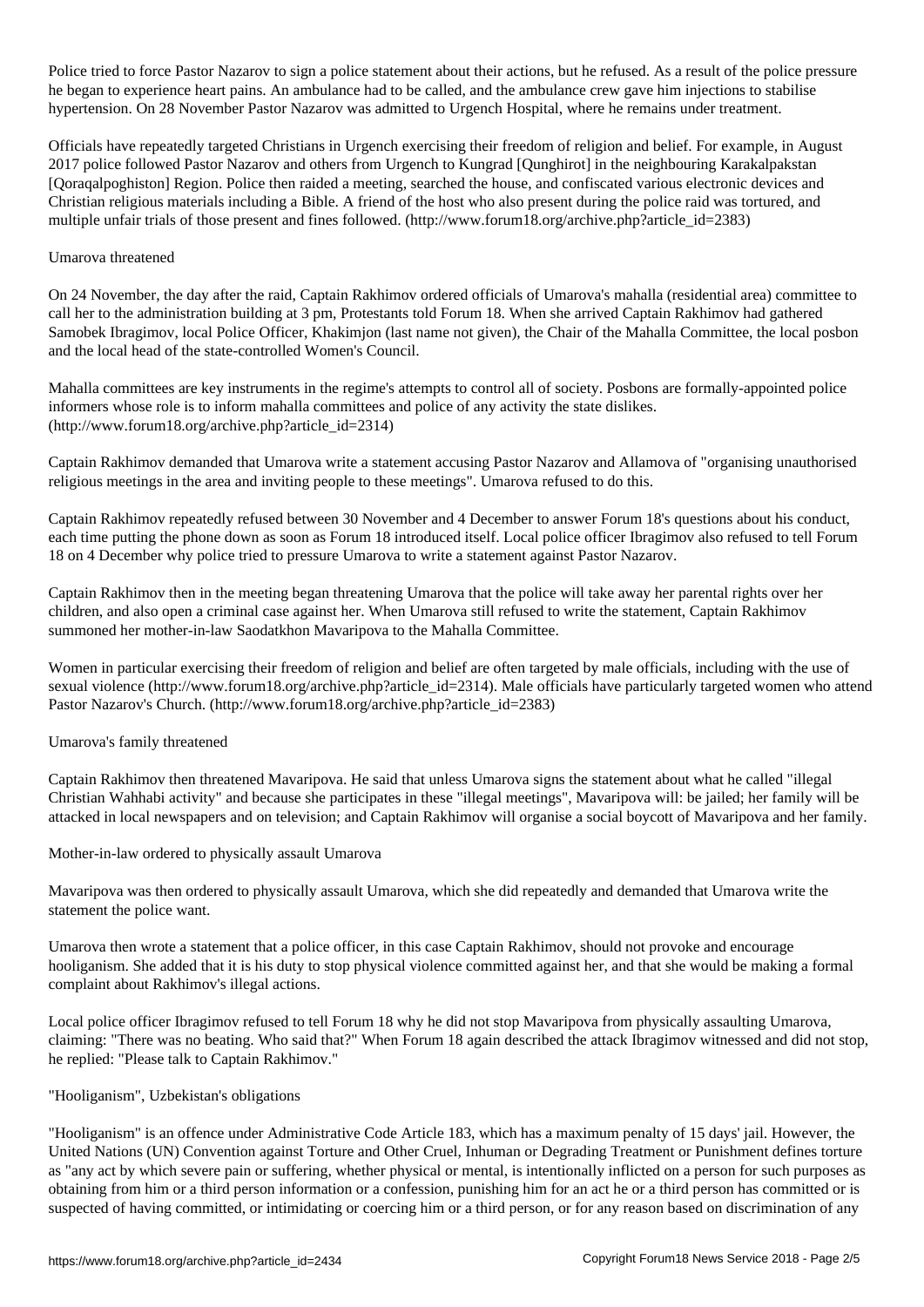other person acting in an official capacity".

Under Article 6 of the Convention Uzbekistan is obliged to arrest any person suspected on good grounds of having committed torture or having acquiesced in torture. This applies to anyone acting in an official capacity, not only police officers. Under Article 4 Uzbekistan is obliged to try them under Criminal law which makes "these offences punishable by appropriate penalties which take into account their grave nature". (http://www.forum18.org/archive.php?article\_id=2314)

"Criminals walk free and the police instead target us"

Local Protestants commented to Forum 18 that "much criminal activity goes on in Khorezm, and problems of narcotic drugs and prostitution are huge. But criminals walk free and the police instead target us."

Local Protestants also told Forum 18 that they have many times made written complaints to Urgench City Prosecutor, the national Prosecutor General and the Interior Ministry about "Captain Rakhimov's criminal actions". Yet no investigation or trial has taken place.

Captain Rakhimov and many other officials frequently systemically violate Uzbekistan's binding international legal obligations with impunity, and illegally also witness other officials doing this without stopping the violations. Recent examples include: raiding and threatening Urgench Baptists with criminal prosecution for meeting for worship at Easter

(http://www.forum18.org/archive.php?article\_id=2380); the failure to bring to justice any of the officials who tortured a Jehovah's Witness and made death threats against him. (http://www.forum18.org/archive.php?article\_id=2374)

Alim Nabiyev, Head of the General Prosecutor's Office's International Relations Section, refused to say why officials who violate Uzbekistan's international legal obligations are not brought to justice. "You cannot cast doubt on our whole law-enforcement system based on the words of some individuals," he claimed to Forum 18 on 3 December. "If they are unhappy about something let them write to us."

When Forum 18 pointed out that the General Prosecutor's Office has already received written complaints, Nabiyev responded: "We have so many complaints and correspondence." He refused to talk more to Forum 18.

Interior Ministry officials, who refused to give their names, repeatedly refused to answer when Forum 18 asked on 3 December why officials who violate Uzbekistan's international legal obligations are not brought to justice. For example, officials who answered the phone of Lieutenant Colonel Doniyor Kadyrov, Head of the Ministry's Struggle with Extremism and Terrorism Department, said either he was busy or "somewhere and we don't know when he will be back".

Captain Rakhimov refused to talk to Forum 18. Each time Forum 18 called him between 30 November and 5 December he put the phone down as soon as Forum 18 introduced itself.

Umarova escapes

As the interrogation and threats continued, Umarova ran out of the Mahalla Committee building. She evaded Captain Rakhimov and mahalla officials' attempts to catch her.

Captain Rakhimov went to the house where Umarova lives with Mavaripova, but could not find Umarova. However, he did find Umarova's nine-year old son. He threatened the boy unless he told police where his mother was. But the boy did not know.

Mavaripova then evicted Umarova and her grandson from the house, and they are now staying elsewhere.

Major Khamro Masimov, Head of Khorezm Regional Police Struggle with Extremism and Terrorism Department, summoned Umarova on 5 December and asked her to write a statement about what happened to her. The same day, Major Masimov refused to talk to Forum 18, putting the phone down each time Forum 18 introduced itself.

Threats against other local residents

In other city districts, the police with the local mahalla committees ordered other people to write statements against Pastor Nazarov, Protestants told Forum 18.

A local resident called Adyl gave police 12 Christian books, including an Uzbek-language Bible and Injil (New Testament), and wrote in his statement that Pastor Nazarov gave these books to him.

Captain Rakhimov stopped another local resident, Rano Abdullayeva, after she visited Pastor Nazarov's flat on 25 November. Officers then took her to the local Mahalla Committee, where Captain Rakhimov and other officers "mocked her, threatened her, and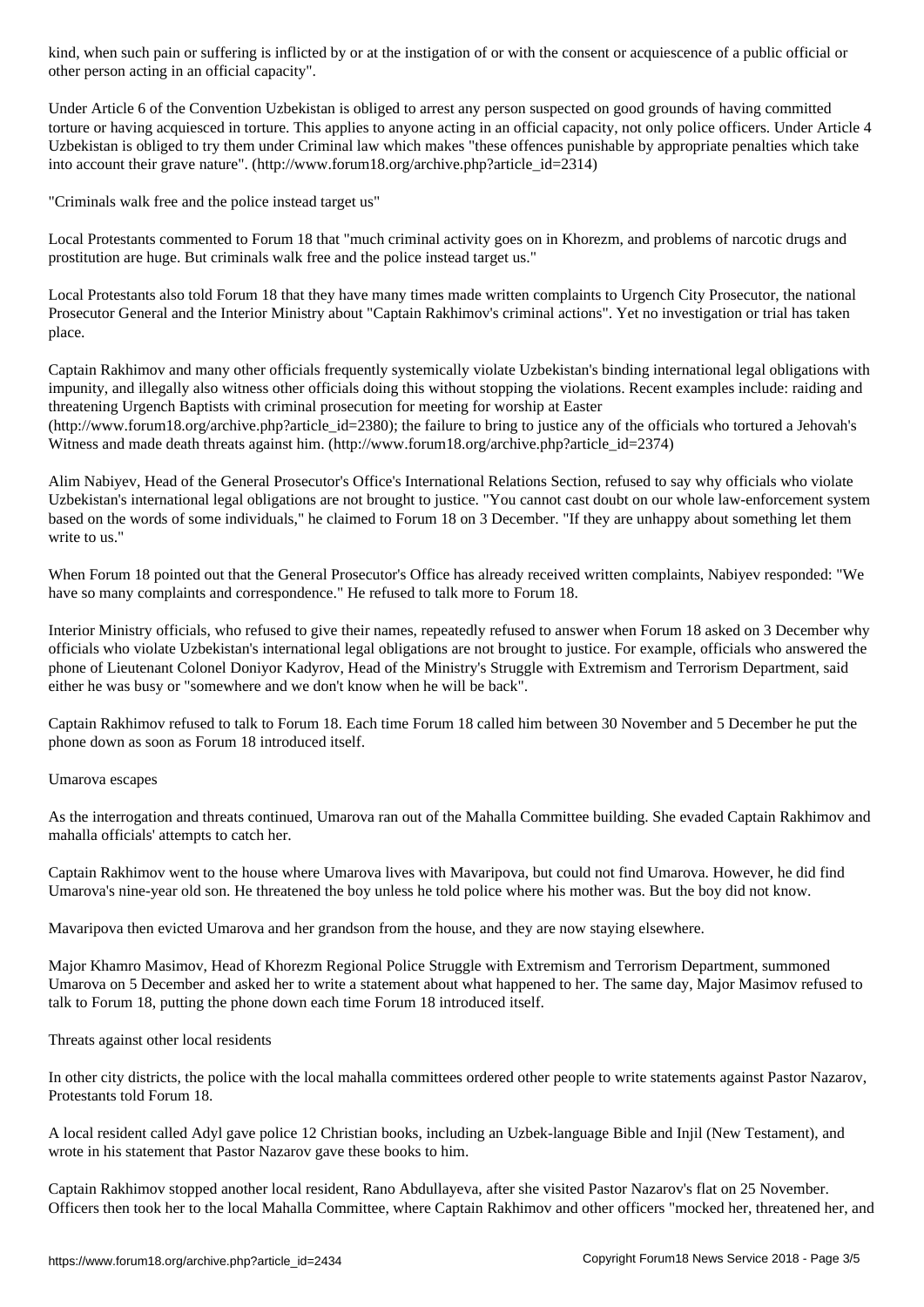"I don't know, I was sitting in a different room"?

Ikram Rakhimov, Chair of Abdullayeva's local Mahalla Committee, claimed to Forum 18 on 4 December that "it was police Struggle with Extremism and Terrorism Department officers who invited Abdullayeva". Asked why she was mocked, threatened, and made to recite Islamic prayers, Rakhimov claimed: "I don't know, I was sitting in a different room, and I don't what went on in the room." He then refused to talk further to Forum 18.

Local police officer Kudrat Akhmedov participated in Abdullayeva's questioning, but was also keen to deny any responsibility. Asked why officials mocked and threatened Abdullayeva, and made her recite Islamic prayers, he claimed: "It has nothing to do with me. I did not question her."

Akhmedov then justified officials' actions by claiming that "Abdullayeva's name is on the Preventative Register of extremists of Urgench Police, which is why Captain Rakhimov summoned and questioned her".

The Preventative Register facilitates wide-ranging arbitrary official punishments of anyone on the List, and allows many state bodies to put anyone on the List (http://www.forum18.org/archive.php?article\_id=2314).

Local police officer Akhmedov refused to answer when asked why Abdullayeva is on the Preventative Register and whether Christians are considered by the authorities to be "extremists". He then claimed that "I have nothing against Christians".

New charges?

Police may be preparing Criminal Code charges against Pastor Nazarov and Administrative Code charges against Allamova, Protestants think. Police have not yet told Nazarov and Allamova what they will do.

On 25 July police raided Pastor Nazarov's home, and confiscated handmade Christian post cards, Nazarov's notebook with sermons, a certificate and letter of thanks given to him by the local old people's home for visiting their residents for 18 years, a similar certificate given to Nazarov for visiting Khiva home for people with learning difficulties, and other notebooks.

Pastor Nazarov was then on 12 September tried under Administrative Code Article 184-2 ("Illegal production, storage, or import into Uzbekistan, with the intent to distribute or actual distribution, of religious materials by physical persons"). Judge Umurbek Khasanov of Khorezm Regional Administrative Court fined him 184,300 Soms, one month's minimum monthly wage. He also ordered the destruction of the religious materials confiscated from Nazarov.

Khorezm Regional Administrative Court officials (no names were given) refused to talk to Forum 18 on 5 December about Pastor Nazarov's 12 September fine or put Forum 18 through to Judge Khasanov.

As this is a second similar charge within one year, a prosecution can take place under Criminal Code Article 244-3 ("Illegal production, storage, import or distribution of religious literature"). If there has been a previous Administrative Code conviction, punishment is a fine of between 100 and 200 times the minimum monthly wage, or up to three years' corrective labour (http://www.forum18.org/archive.php?article\_id=2314). (END)

Full reports on freedom of thought, conscience and belief in Uzbekistan (http://www.forum18.org/Archive.php?query=&religion=all&country=33)

For more background, see Forum 18's Uzbekistan religious freedom survey (http://www.forum18.org/archive.php?article\_id=2314)

Forum 18's compilation of Organisation for Security and Co-operation in Europe (OSCE) freedom of religion or belief commitments (http://www.forum18.org/archive.php?article\_id=1351)

Follow us on Twitter @Forum\_18 (http://twitter.com/forum\_18)

Follow us on Facebook @Forum18NewsService (http://www.facebook.com/Forum18NewsService)

All Forum 18 text may be referred to, quoted from, or republished in full, if Forum 18 is credited as the source.

All photographs that are not Forum 18's copyright are attributed to the copyright owner. If you reuse any photographs from Forum 18's website, you must seek permission for any reuse from the copyright owner or abide by the copyright terms the copyright owner has chosen.

© Forum 18 News Service. All rights reserved. ISSN 1504-2855.